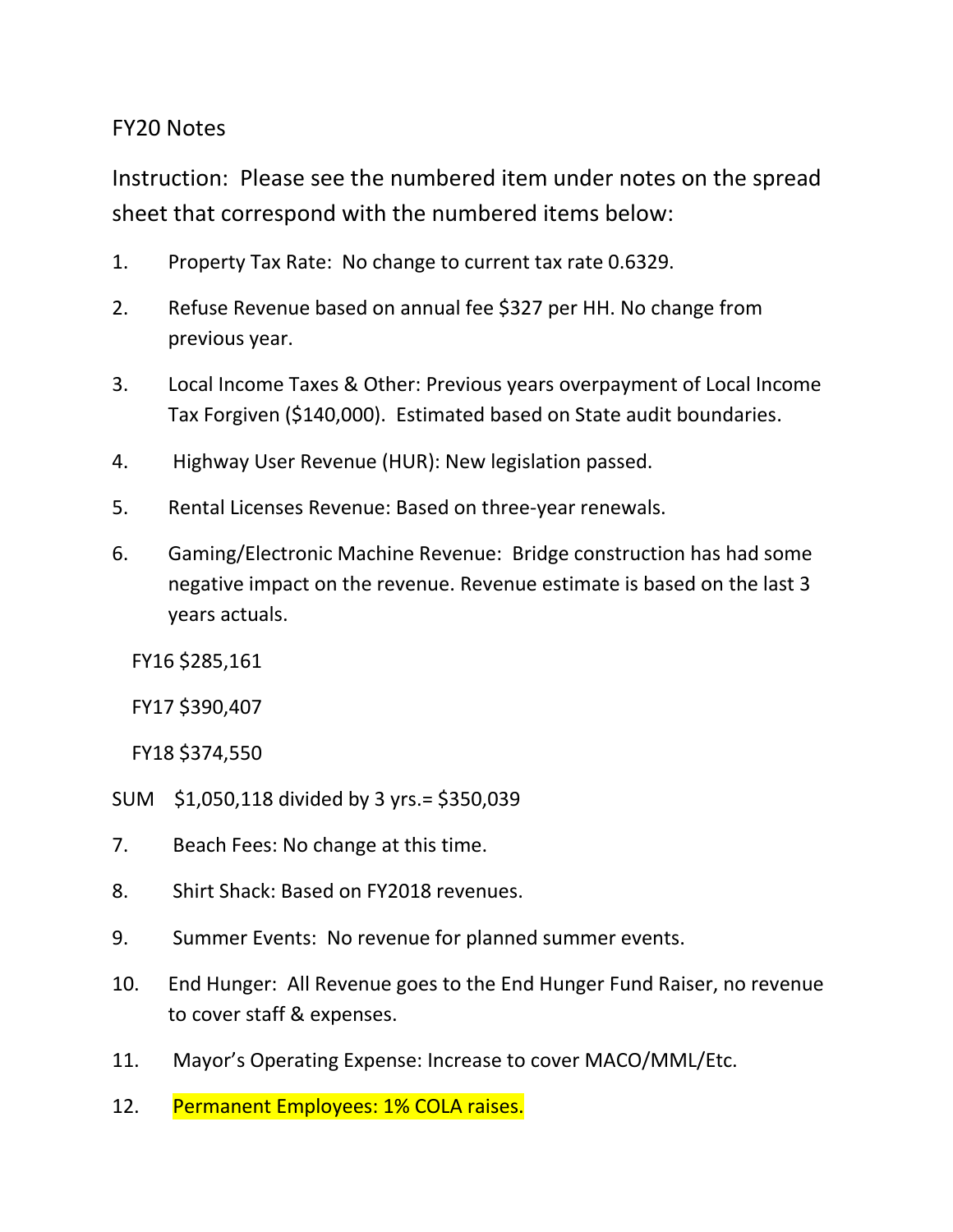- 13. Code Enforcement: INCLUDES RAISE AND INCREASE IN HOURS/PORTION OF SALARY IS UNDER PLANNING & ZONING/011-33511 \$38,620 / 011- 14592 \$3,972 /011-15592 \$4,000 Senior Officer 011-33511 \$780 / 088- 11508 \$19,500 PT Code Officer.
- 14. New Code Enforcement Software \$9,550 Plus existing Comcate \$4,000 New add on for tracking & GIS.
- 15. Licenses Office Supplies: Ipad Cellular Serv \$1,320.00/ Cell Reimb \$600 / Computer Support \$300/ Misc Supply \$500/Uniforms \$300.
- 16. General Code Annual Maint \$3,500/ New GIS Mapping & General Code \$7,990.
- 17. Website: Annual Maint Virtual Town Hall \$1,800 and Notification System \$2,500.
- 18. Marketing Materials: BROCHURE & POST CARD PAPER/NEWSLETTER PAPER/MML BOOTH/ BANNERS/ GENERAL GIVEAWAYS /MML Main St Registration.
- 19. Marketing Training: For MML June.
- 20. Marketing Supplies: Adobe Software/A. Biel Photography/Social Media Automation/Facebook Promo/Supplies/Marketing/Wedding Events.
- 21. Printing & Binding: \$2,600 Marketing and \$5,000 copies on Xerox.
- 22. Office Supplies & Repairs: Reduced by \$1,269 Wifi/cable move to new IT item.
- 23. Contributions: \$2,500 Misc, \$6,000 NBVFD, \$5,000 CMH for Five Years.
- 24. Town Hall Operations: Reduced by 7,390 Abtech/Also Reduced by 3,700 Wifi/cable/internet moved to new IT Item.
- 25. Legal Counsel: Atty fees reduced Atty only to attend meetings when Mayor request. Avg per month for meetings  $$932 \times 12$ mo =  $$11,184$  reduction.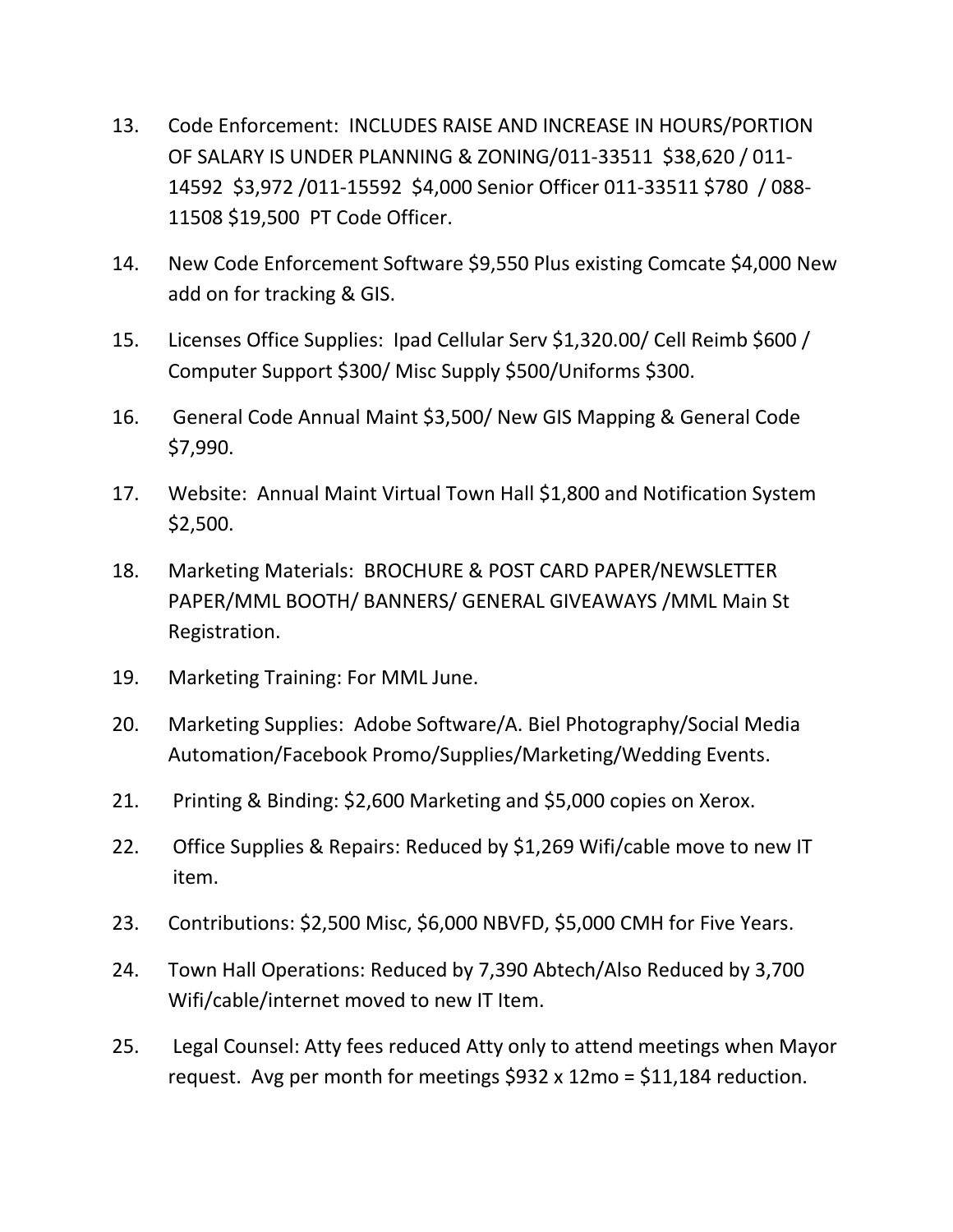- 26. Consulting: 50% PICS/REST CONSULTANT.
- 27. Computer Support: Reduced by Idea Solutions/moved to new IT Item.
- 28. Engineering/Zoning and Critical Areas is all a part of Code Enforcement. \$6,000 is part of Code Enf Salary. / Reduced Engineer by \$5,000 (Town Eng not attending Council or Staff mtgs unless Mayor request).
- 29. Critical Areas/ Engineering + Admin: Zoning/Permit related cost charged to this line item. Town receives a Critical Areas Grant in the amount of \$1,900.
- 30. Ground Rent Parking: (In negations may change) \$3,500 for May, June, July, Aug. Sept. \$2,000 Oct. Nov & Dec \$500.00 each. TBHC 427.62 X 6months and TBHC 449.00 X 6months.
- 31. Ground Maint Public Areas: Reduced 3,633 for Wifi / moved to new IT Item. No new cameras/mutt stations in FY 2020.
- 32. Annual Maint Agreement/Flower Beds: Bid Awarded to Garner 2nd Yr of a 3 Yr contract /Plus added additional areas, incl Callis Park.
- 33. Dragon Boat Races: EVENT HAS NO REVENUE TO OFFSET EXPENSES, ALL IS PAID OUT TO END HUNGER.
- 34. July 4<sup>th</sup> Expense: Fence Sunrise Gardens \$2,000 and Misc. Exp.
- 35. Wedding Payroll: Payroll same as Revenue, no expenditures.
- 36. Plant the Town (formerly America in Bloom): Plantings for Bay Ave-Spring/Summer, replanting of all containers, Added perennials to flower beds, Reduced America in Bloom regist by \$1500, Reduced flight/hotel by \$2,500.
- 37. Calvert County Relay for life: Cost breakdown \$100 waterfront staff, \$300 trash bags, \$500 Dawn & Stacy.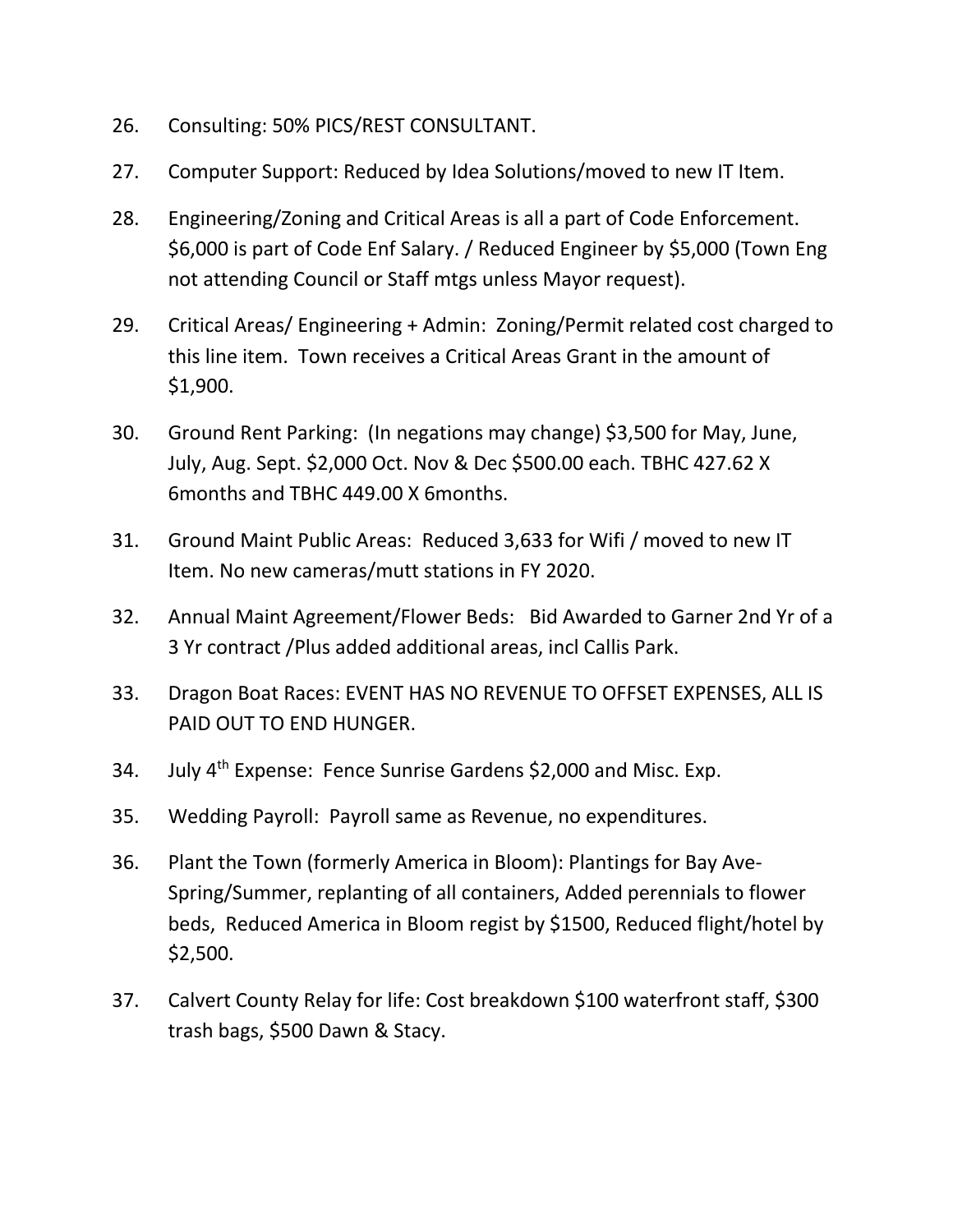- 38. Payroll Christmas: This is for Tree Lighting/Parade/Xmas on Beach. Set up is under 011-16605 and 088-11508.
- 39. Payroll Community Conservation: Covers Cost not included in EDC Line item.
- 40. Welcome Center Fixed Assets: Stanchions/Umbrellas/Chairs/Tubes.
- 41. Welcome Center Vehicle: John Deere HPX615E Vehicle.
- 42. Welcome Center Computers/Cameras/Registers.
- 43. Shirt Shack Expenses: Additional Inventory.
- 44. Beach Patrol Salaries and Wages: Decrease / Event Payroll Separated
- 45. PT Officers: No Christmas coverage is a reduction of \$15,220.

Farmers Market 1 officer / Memorial Weekend / Labor Day Weekend 138 hrs Farmers \$6,210 /Memorial Weekend \$1,080 / Labor Day Weekend \$810.00 (Rate 45.00 per hour = \$8,100. 54,960.00 (8,100.00) 46,860.00 Reduced No Pt except for Farmers Market / Memorial Weekend / Labor Day Weekend.

- 46. Resident Deputy Service: NEW DRAFT BUDGET FROM CALVERT COUNTY RECEIVED 02/28/2019 SHOWS NO INCREASE.
- 47. Building Maint. Town Garage (9402 Dayton): \$1,500 gen maint plus \$7,000 asphalt rear bays. 1,500 Gen Maint/\$7,000 new asphalt level old shop for proper drainage.
- 48. Street Signs: Sign/New Res Signs Parking.
- 49. Street and Sidewalk Maintenance: \$20,000 Annual cost.
- 50. Public Works Equip/Fixed Assets: \$20,000 new leaf vac / \$17,934 bulk material storage bins (\$20,000 new leaf vac/ \$17,934 bulk material storage bins).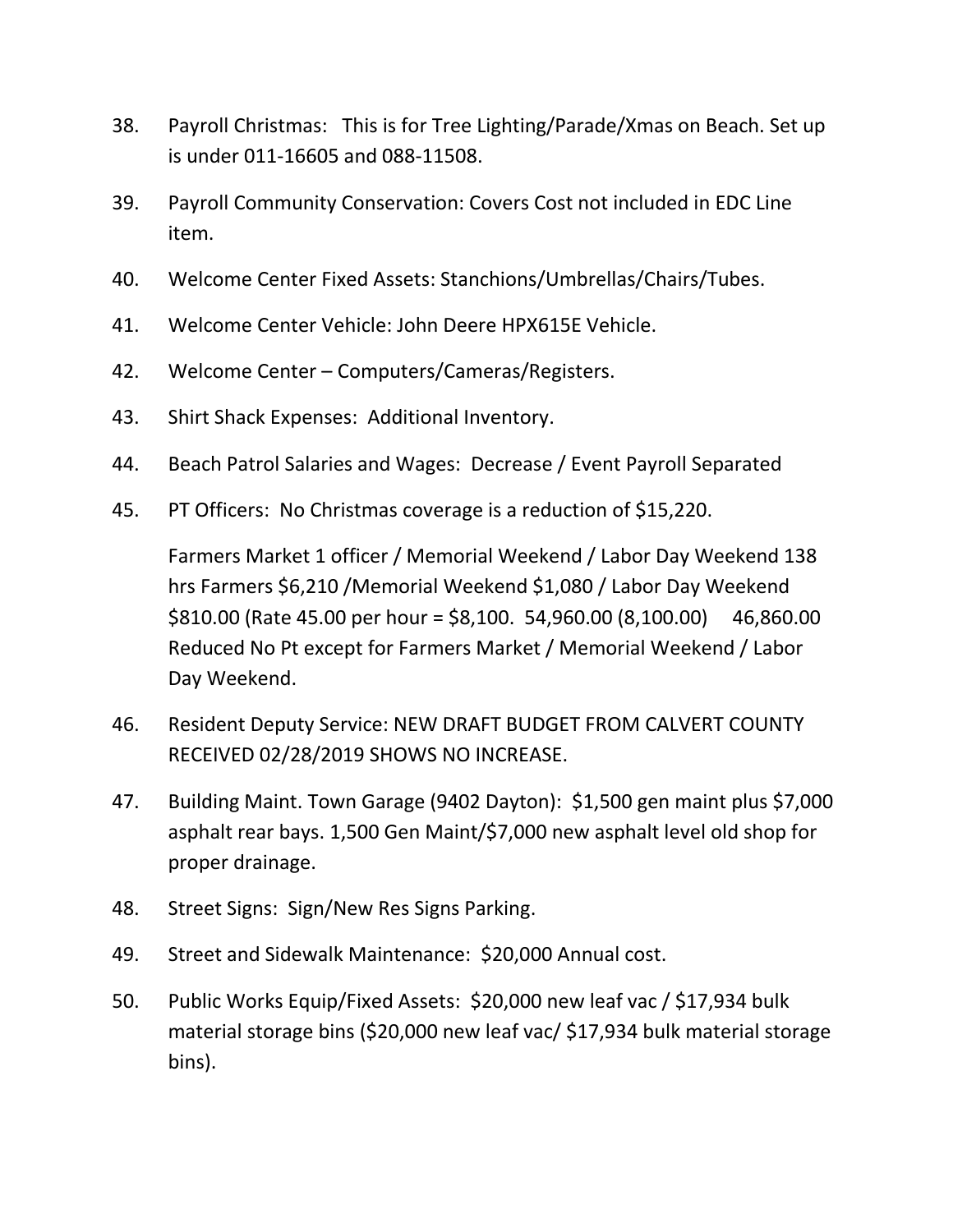- 51. Public Works Equipment: NEW Ford Trk 4x4 trailer/snow plow NEW Ford Trk 4x4 trailer/snow plow.
- 52. Sewer Rates / Minimum reduced 6,000 gallons to achieve another step in the Water Conservation Plan. Letter to be mailed with last quarter of FY 19 (July 2019 billing).
- 53. Sewer Overtime: 2 hrs Sat/Sun = 4 hrs No Comp and allow for Overtime for emergencies.
- 54. Treatment Cost/Operate & Maint: WWTP Budget: \$195,680 Fixed Cost and \$186,352 Variable Cost = \$382,032.
- 55. WWTP ENR Project: Now 100% completed.
- 56. Sewer/Capital Expend: Flow meter \$9,100 plus install \$5,900.
- 57. Water Rates / Minimum reduced 6,000 gallons to achieve another step in the Water Conservation Plan. Letter to be mailed with last quarter of FY 19 (July 2019 billing).
- 58. Water Overtime: 2 hrs Sat/Sun = 4 hrs Allow for OT for emergencies.
- 59. Utility Services Maintenance Agreement \$11,100 per year.
- 60. Suntrust Bond #83 = Water System Debt increased due to Allonge.
- 61. Capital Expenditures: Self-Fund Well House Replacement and Water Meter Replacement/Installation Projects.
- 62. Capital Projects: Revenue shows No new grants.
- 63. Calvert Health: Revenue reflects ongoing negotiation with Calvert Health for repairs.
- 64. CMH/TBHC Building: Facia and Colum's need replacing.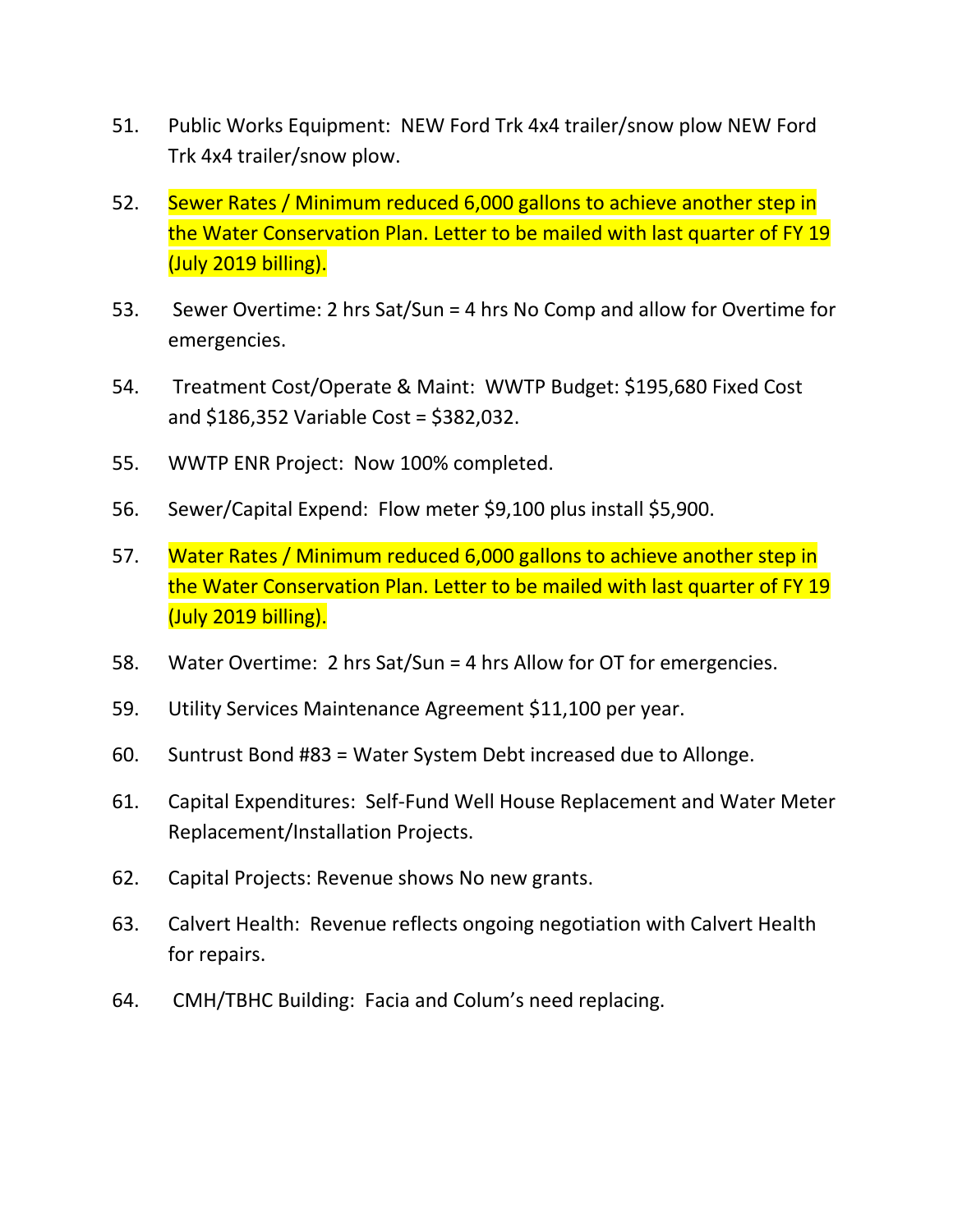- 65. Stormwater Projects: \$100,000 Additional pump 5th st / \$100,000 upgrade 9th st Station. \$95,000 Clean pipe from outfall to Chesapeake Beach. Calvert County to pay 50% of stormwater pipe cleaning and additional monies for the pump replacement at Greenwood Station, per the Mayor's meeting with Calvert County on 01/22/2019.
- 66. Roads/Streets/Sidewalk/ Construction: Sidewalk Repair/replace \$75,000.
- 67. New Cameras: New cameras Overlook/Walkway Overlook btw Pubwks & Burnt Oaks/Bay Ave.
- 68. MOSCA: Abigail's request 10 new lights for trees.
- 69. Christmas: Covers installation only.

## **Special Notes**

EDC \$2.00 for every Adult Out of County Fee charged for the beach.

WC Capital Fees \$5.00 from Out of County Adult and \$4.00 for In County Adult goes to WC Capital Improvements.

FY 2020 Budget Schedule:

| <b>Budget Work Session:</b>   | April 4, 2019 |
|-------------------------------|---------------|
| <b>Budget Work Session:</b>   | May 2, 2019   |
| <b>Budget Public Hearing:</b> | May 9, 2019   |
| <b>Special Session:</b>       | June 6, 2019  |